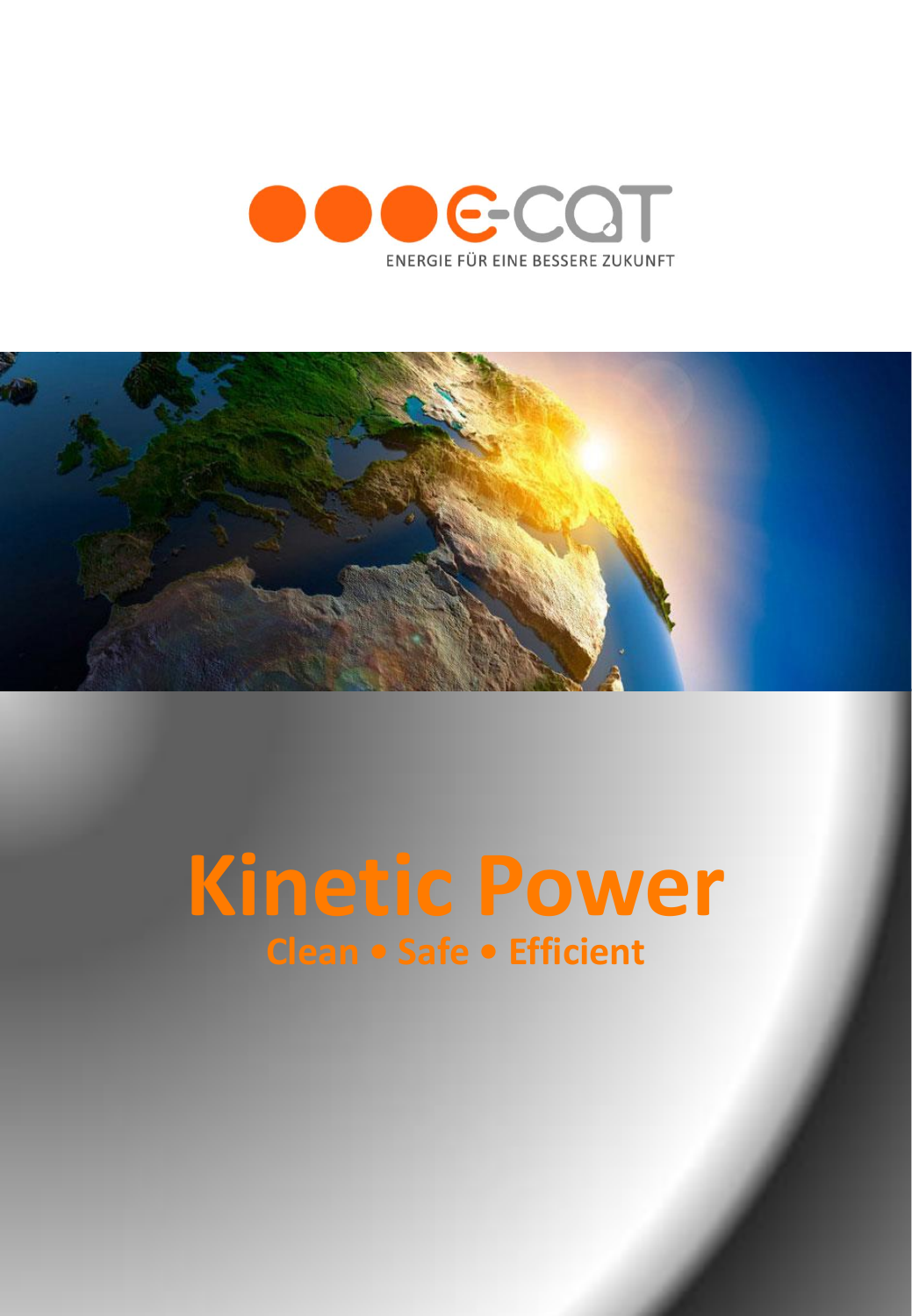

## Functional principles S Kinetic Power Plant

A tank filled with water includes containers with a halved cylindrical shape that are connected via a chain drive.

Automatic valves inside the containers connect with a compressor outside the tank when passing the lower vertex.

The compressor pumps air in the lowest container. The lifting force moves the container upwards and brings the next container in the right position to be filled with air. Thereby the Kinetic Power Plant (KPP) starts to function and begins to move a gear mechanism that drives a generator.

By passing the upper vertex each container leaves the water for a short period of time. When a container dips back into the water it again fills with water.

This patented technology with innovative solutions enables the KPP to generate much more electrical energy than is needed for running the compressor.

Switching off the compressor stops the KPP.



Water and air are the basic materials for a revolution of the energy infrastructure.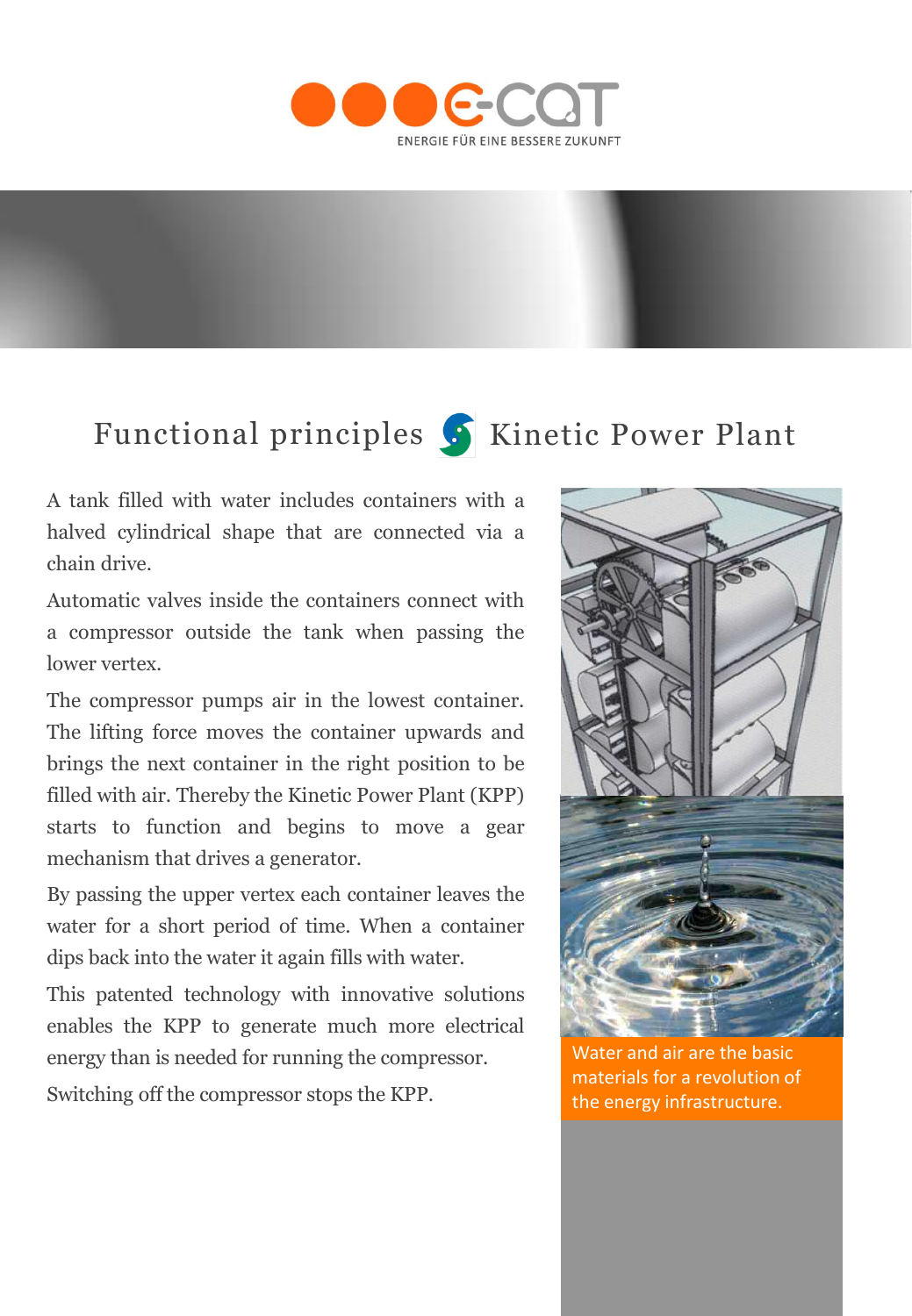

|                             | KPP <sub>5</sub><br>1 module | <b>KPP 40</b><br>8 modules | <b>KPP 100</b><br>20 modules |
|-----------------------------|------------------------------|----------------------------|------------------------------|
| <b>Output</b>               | <b>5 MW</b>                  | 40 MW                      | <b>100 MW</b>                |
| Type of power plant         | <b>Kinetic Power Plant</b>   | <b>Kinetic Power Plant</b> | <b>Kinetic Power Plant</b>   |
| <b>Nominal output</b>       | <b>5 MW</b>                  | <b>40 MW</b>               | <b>100 MW</b>                |
| Output per unit             | 500 kW                       | 500 kW                     | 500 kW                       |
| Number of power plant units | $10 + 4$                     | $80 + 32$                  | $200 + 80$                   |
| <b>Number of generators</b> | 14                           | 112                        | 280                          |
| Annual production ø         | 43.200 MWh                   | 345,600 MWh                | 864,000 MWh                  |

| <b>Dimensions</b>           | KPP <sub>5</sub>          | KPP40                    | <b>Transport and installation</b> | KPP <sub>5</sub> | KPP40          |
|-----------------------------|---------------------------|--------------------------|-----------------------------------|------------------|----------------|
| Number of modules/buildings |                           | 8                        | <b>Construction period</b>        | 6 months         | 6 months       |
| <b>Building height</b>      | 8.2 <sub>m</sub>          | 8.2 <sub>m</sub>         | <b>Number of containers</b>       | 6                | 48             |
| Shaft depth                 | 25 <sub>m</sub>           | 25 <sub>m</sub>          |                                   | $2 \times 8t$    | $16 \times 8t$ |
| <b>Building length</b>      | 48 m                      | 48 m per mod.            |                                   | $2 \times 20t$   | 16 x 20t       |
| <b>Building width</b>       | 26 <sub>m</sub>           | 26 m per mod.            |                                   | $2 \times 25t$   | 16 x 25t       |
| Shaft dimensions (a x d)    | $1.8 \times 25 \text{ m}$ | $1.8 \times 25$ m per m. | <b>Shipping weight</b>            | 129.4t           | 1,035.2t       |

| <b>Technical inspection</b> | KPP <sub>5</sub>  | KPP40             |
|-----------------------------|-------------------|-------------------|
| <b>Maintenance contract</b> |                   |                   |
| <b>Service interval</b>     | $1 \times$ / year | $1 \times$ / year |
|                             |                   |                   |



8000

J